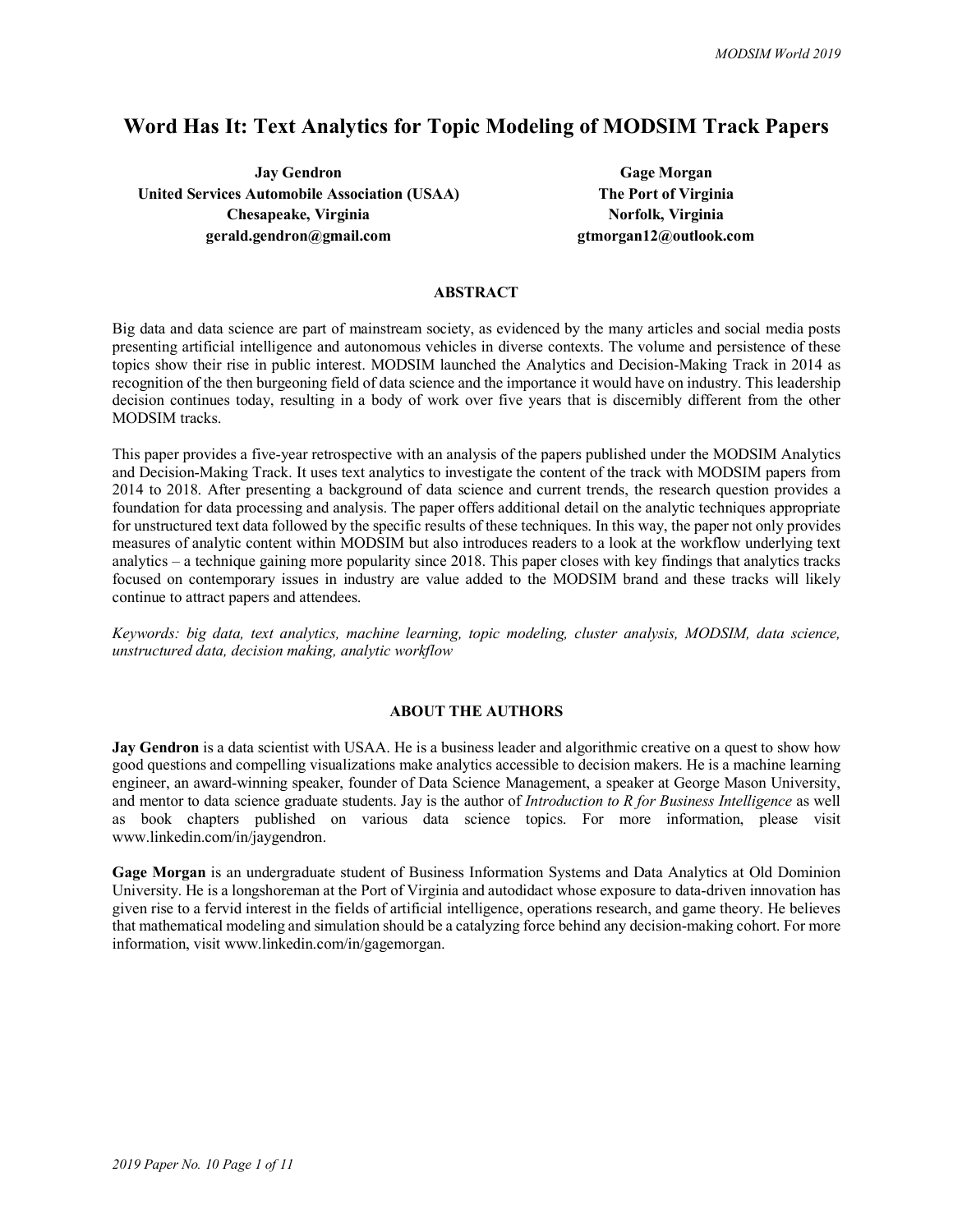# **Word Has It: Text Analytics for Topic Modeling of MODSIM Track Papers**

**Jay Gendron Gage Morgan United Services Automobile Association (USAA) The Port of Virginia Chesapeake, Virginia Norfolk, Virginia Norfolk**, Virginia **gerald.gendron@gmail.com gtmorgan12@outlook.com**

#### **INTRODUCTION**

Data science is about the data as much as a book is about the words. *– Jay Gendron, George Mason University lecture, 2018*

A book imparts wisdom – data science divulges insights. A book is great when an author skillfully arranges ordinary words in an extraordinary way. Modern marvels of mobile technology can read your book to you, word for word. Abundant storage allows you to carry thousands of books and documents on your phone; and, readily available cloud resources means you can download books on a just-in-time basis. But, can computers discern the meaning of words to help you organize your collection? The answer is a resounding, "Yes." Data science allows computers to not only digest the words but also understand their meaning – their semantics. Machine learning lies at the heart of this paper to analyze words and documents in the collection of MODSIM papers. It considers the lasting results of a decision by MODSIM World 2014 Leadership to create an Analytics and Decision-Making Track.

This paper consists of six main sections: it opens with a summary of data science from the early days of data in business to current interest in artificial intelligence and deep learning. Section two presents the problem statement and research question focusing the analysis. Section three presents techniques available for text-based problems and the methodology used for this work. Section four presents the analysis pipeline to prepare, explore, and analyze text – allowing readers to consider how they might approach text-based data. Section five provides analytic results, discussion, and key findings from the topic modeling used to learn semantics from the words in a collection of documents. The sixth and final section presents three conclusions rendered from the analysis.

#### **INTEREST IN DATA SCIENCE CONTINUES TO GROW**

Since the advent of the digital computer, information collection has grown more sophisticated as companies focus on gathering granular insights from data. Industry leaders like Amazon and Google have deployed cybernetic infrastructures in the form of search engines, digital assistants, and smart devices to predict consumer behavior and customize marketing campaigns. Data science reveals patterns and meaning from data collected on a global scale. This is true for numerical data as well as an unstructured corpus of text. Despite origins in the 1970s (Batarseh, Gendron, Laufer, Madhavaram, & Kumar, 2018), the term "data science" broke onto the popular scene when Davenport and Patil (2012) published "Data Scientist: The Sexiest Job of the 21st Century" in *Harvard Business Review*. The term seemed to stimulate more interest than earlier quantitative disciplines like business intelligence, applied statistics, and analytics; and it expanded on significant technical works such as *The Fourth Discipline* that shared energizing essays on "data-intensive science" (Hey, Tansley, & Tolle, 2009).

Roles in the field of data science have risen by 650% over the last five years (LinkedIn, 2017), contributing to related jobs like "machine learning engineer" and "big data developer" that have become some of the fastest-growing jobs in the United States. LinkedIn (2018) also reports labor gaps exceeding 150,000 people skilled in data science. In addition to computational and statistical skills, a well-qualified data science professional:

**D**evelops increasing domain expertise to ask better questions, **A**sks questions before collecting data, **T**inkers with data to generate hypotheses and drive modeling, and **A**rticulates actionable model results through data storytelling.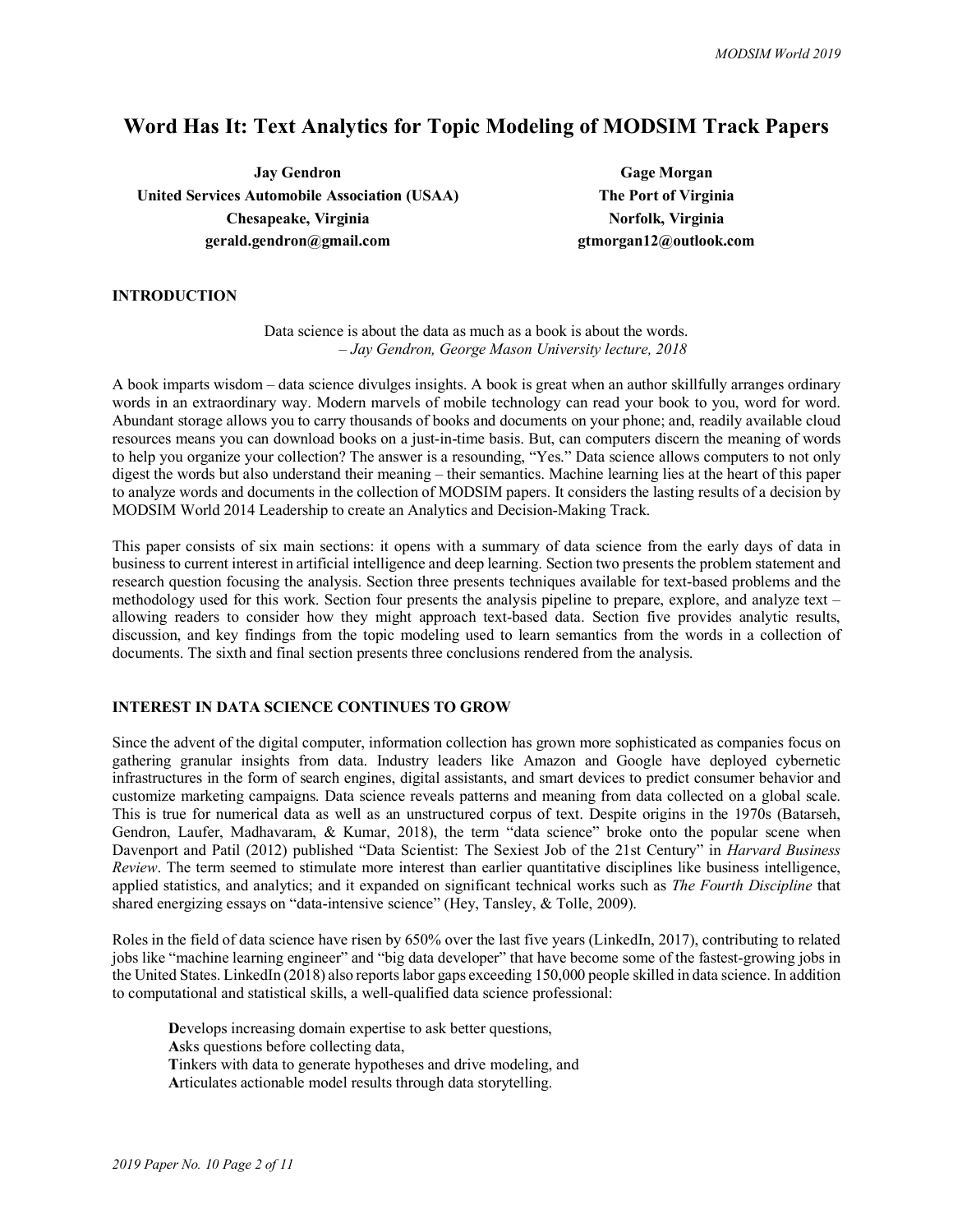## **PROBLEM STATEMENT AND RESEARCH QUESTION**

The growth and interest in data science led to a change in MODSIM technical offerings. The MODSIM World 2014 Committee Members decided to include two new tracks: Analytics and Decision Making as well as Entertainment, Sports, Media, & Visualization (later Visualization and Gamification). Both debuted in the 2014 conference.

#### **Problem Statement**

On the five-year anniversary since that decision, the authors wanted to know if it had a lasting impact on the MODSIM World Conference. Table 1 provides the distribution of 208 papers published in the *Proceedings of MODSIM World*

(2019a) by year and track over the five-year period covering 2014 to 2018.

**Table 1. MODSIM Corpus. Count by Year and Track**

A typical track offers about 10 papers in any given year. The analytics and the science tracks display a balanced offering from year to year. The other two tracks show a relationship where the Training and Education Track (averaging 13 papers each year) absorbs papers from the Visualization and Gamification Track (averaging 8 papers each year). With this context in mind, the authors developed a research question to guide analysis.

|       | <b>MODSIM Tracks</b>             |                            |                           |                                   |       |  |  |
|-------|----------------------------------|----------------------------|---------------------------|-----------------------------------|-------|--|--|
| Year  | Analytics and<br>Decision-Making | Science and<br>Engineering | Training and<br>Education | Visualization and<br>Gamification | Total |  |  |
| 2014  | 10                               | 9                          | 15                        | 4                                 | 38    |  |  |
| 2015  | 10                               | 12                         | 10                        | 12                                | 44    |  |  |
| 2016  | 10                               | 10                         | 11                        | 8                                 | 39    |  |  |
| 2017  | 11                               | 9                          | 17                        | 7                                 | 44    |  |  |
| 2018  | 12                               | 10                         | 13                        | 8                                 | 43    |  |  |
| Total | 53                               | 50                         | 66                        | 39                                | 208   |  |  |

#### **Research Question**

*Is there a discernible difference in the essential qualities or characteristics of papers submitted to the MODSIM Analytics and Decision-Making Track, compared to the other three tracks?*

## **METHODOLOGY**

Various methods are available to conduct text analytics. The choice of methods depends on the research question and the expected output. In this situation, the research question only required an understanding of the structure within text data. It did not require prediction or inference. Clustering and topic modeling satisfy this use case.

#### **Clustering**

Cluster analysis is one of many forms of unsupervised learning used to find the underlying structure of a dataset, such as a corpus of text documents. Cluster analysis is a family with dozens of different algorithms – each designed with a use case in mind. Figure 1 illustrates nine clustering algorithms responding to six different dataset structures.



**Figure 1. Comparison of Clustering Algorithms on Toy Datasets (Buitinck et al., 2013)**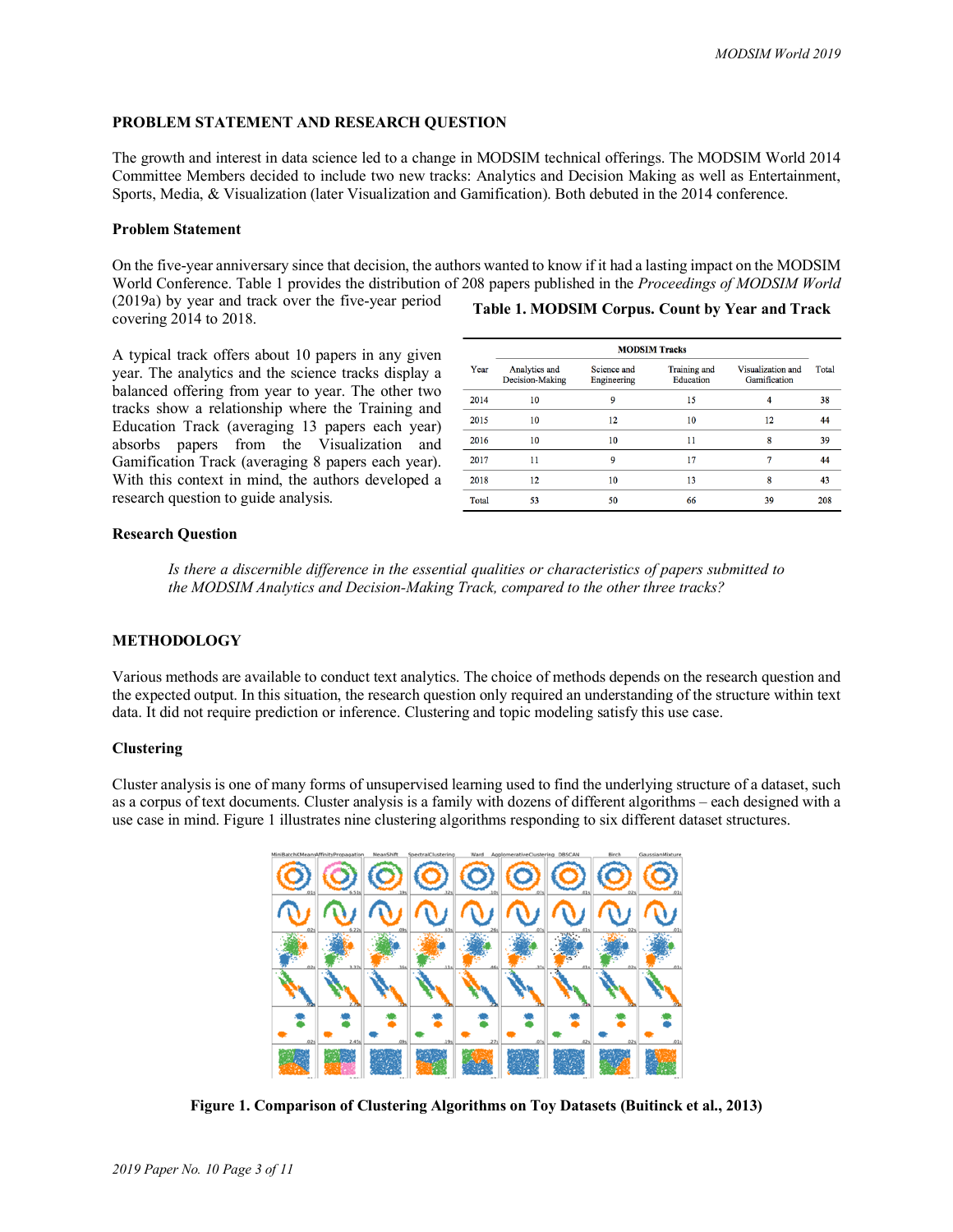The MODSIM corpus use case possessed two dominant characteristics suitable for agglomerative clustering: numerous clusters and non-Euclidean distances (Buitinck et al., 2013). Clustering relies on computational methods to recast the text data into a numerical form. Distance measures result from pairwise calculations of those numbers.

#### **Representing Text Numerically**

Vector space allows for the numerical representation of text data. Each document is a collection of words. The set of unique words across all documents in the corpus forms the dimensions of the vector space. Consider a toy example with a corpus containing three documents, each having just one sentence:

- Document 1: The boy hit the green ball.
- Document 2: The ball hit the boy.
- Document 3: The boy has a green ball.

The seven unique words establish a word vector of the corpus in seven-dimension vector space. Regardless of vectorspace dimensionality, the word vector calculations are matrix operations in two-dimensional space. Figure 2 shows two of the more common document vector numerical representations for text data: bag-of-words (BOW) and term frequency-inverse document frequency (TF-IDF).

| <b>Word Vector</b>  | the            | boy | hit | qreen | ball | a | has |
|---------------------|----------------|-----|-----|-------|------|---|-----|
| <b>BOW</b> for doc1 | $\overline{2}$ |     |     |       |      | 0 | 0   |
| <b>BOW</b> for doc2 | 2              |     |     | 0     |      | 0 | 0   |
| <b>BOW</b> for doc3 |                |     | 0   |       |      |   |     |

| <b>Word Vector</b>   | the | boy | hit | green       | ball | a            | has         |
|----------------------|-----|-----|-----|-------------|------|--------------|-------------|
| TF for doc1          | 2/6 | 1/6 | 1/6 | 1/6         | 1/6  | $\mathbf{0}$ | $\mathbf 0$ |
| TF for doc2          | 2/5 | 1/5 | 1/5 | $\mathbf 0$ | 1/5  | $\mathbf{0}$ | 0           |
| TF for doc3          | 1/6 | 1/6 | 0   | 1/6         | 1/6  | 1/6          | 1/6         |
| $N/df_t$             | 3/3 | 3/3 | 3/2 | 3/2         | 3/3  | 3/1          | 3/1         |
| <b>IDF</b> for terms | 0   | 0   | 0.4 | 0.4         | 0    | 1.1          | 1.1         |

# **Figure 2. Document Vector Representations. Bag of Words (left panel) and TF-IDF Components (right panel)**

Much like it sounds, a bag-of-words is the count of each word based on their distribution across a document. This document-term matrix is a simple way to numerically represent the document vectors relative to the word vector. The right panel of Figure 2 shows the components of a TF-IDF formulation prior to calculating the document-term matrix shown in Figure 3. Each component shown in Equation 1 derives from Manning, Raghavan, and Schütze (2009).

| <b>Word Vector</b> | the | boy         | hit        | green | ball | a    | has  |
|--------------------|-----|-------------|------------|-------|------|------|------|
| TF-IDF for doc1    | 0   | 0           | 0.07       | 0.07  | 0    | 0    |      |
| TF-IDF for doc2    | 0   | 0           | 0.08       | 0     | 0    | 0    |      |
| TF-IDF for doc3    | 0   | $\mathbf 0$ | $^{\circ}$ | 0.07  | 0    | 0.18 | 0.18 |



**Figure 3. TF-IDF Document-Term Matrix**

The TF-IDF formulation adjusts the numerical representation from the bag-of-words approach using two components: a) the  $tf_{t,d}$  component, from normalizing the frequency a term appears in a document,  $f_{t,d}$ , by the total number of terms in the document,  $\sum_{t' \in d} t'_{d}$ ; and b) the *idf<sub>t</sub>* component, from taking the natural logarithm of the quantity resulting from dividing the total document count in the corpus, *N*, by the number of documents containing each term, *dft*.

The resulting document-term matrix (DTM) provides a sense of the importance each word has in a corpus. In Figure 3, observe how TF-IDF removed the impact of three words – "the", "boy", and "ball" – because they appear in all documents. The normalized and scaled weights are larger for two words – "a" and "has" – because they are rare in the corpus – in fact, unique in this case – and rewarded for their value in information retrieval (Manning et al., 2009).

# **Measuring the Distance Between Pairs**

A common distance metric for text-based data is cosine similarity. This technique does not suffer from the curse of dimensionality, as experienced with large text corpuses containing hundreds or thousands of unique words, and hence thousands of dimensions (Weiss, Indurkhya, Tong, & Darerau, 2005). Cosine similarity measures the angle in *n*-dimensions of two document projections, *A* and *B*, in the word vector space. In this analysis, that is based on either the bag-of-words or the TF-IDF numerical representation.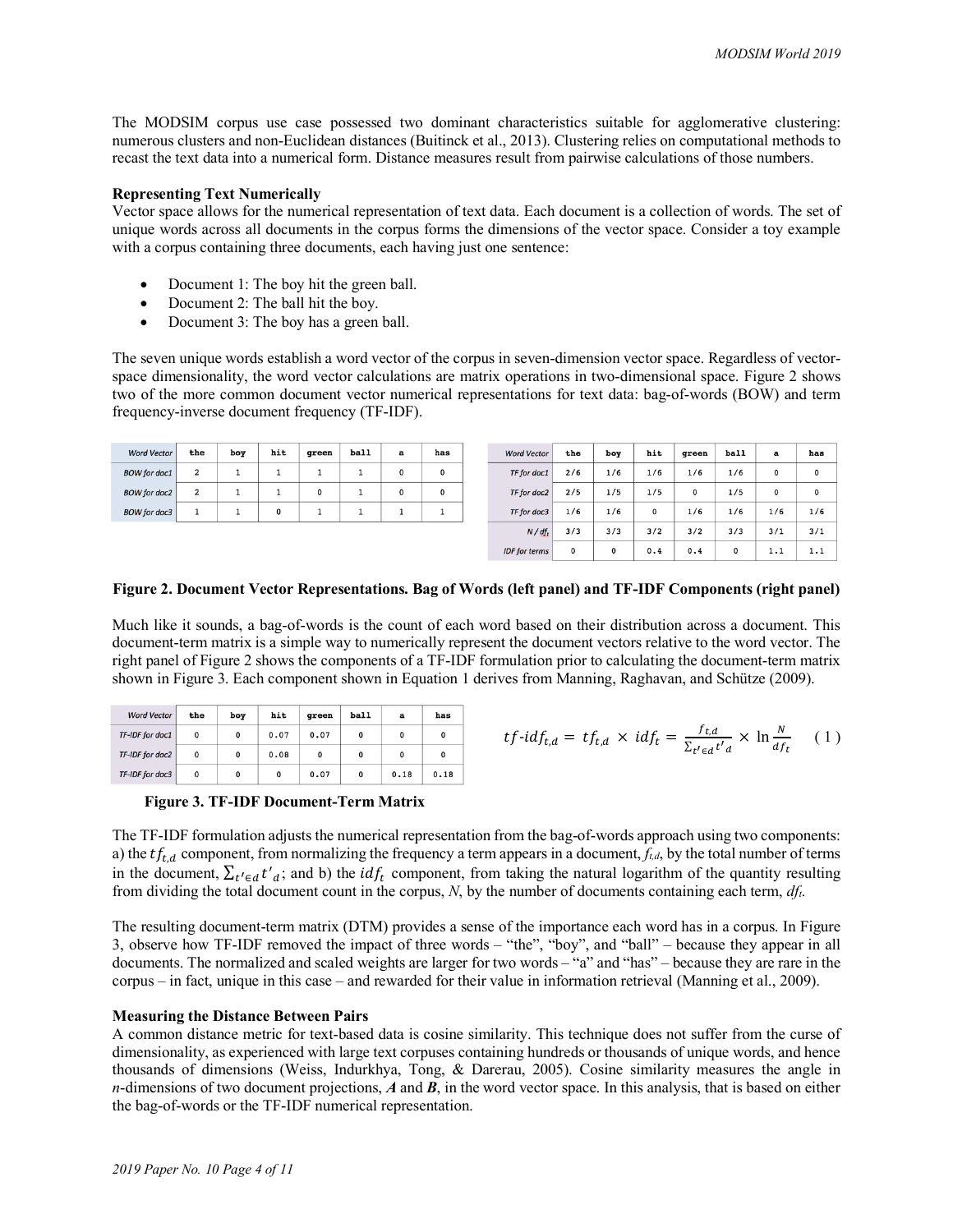Equation 2 provides the trigonometric calculation for calculating distance based on cosine similarity.

distance = 
$$
1 - \text{similarity}(d_A, d_B) = 1 - \cos\theta = 1 - \frac{A \cdot B}{\|A\| \|B\|}
$$
 (2)

Two document vectors are closer when their distance value decreases – and similarity increases – because the angle separating them gets smaller. They are identical when  $\theta = 0$ ; {cos(0) = 1}. For document vectors orthogonal to one another, then  $\theta = 90$ ; {cos(90) = 0} and the documents are not similar at all. Using the value (1 – similarity) provides a distance for use in agglomerative clustering, where smaller distance indicates greater similarity (Batarseh, Nambiar, Gendron, & Yang, 2018). The resulting matrix of pairwise distance measures allows for visualization.

#### **Visualizing Distance Results**

Plotting a tree pattern, or "dendrogram", begins with the pair of items having the smallest distance value and joining them. The next closest pair creates a new branch or merges with an existing branch. This continues until all elements form a single cluster. "Agglomeration" is a process of joining individual elements from the "bottom-up" beginning with those having the smallest distance – or, in other words, the largest cosine similarity (Barhak, 2018).

Dendrograms in Figure 4 show visualizations of the three-document corpus toy example.



#### **Figure 4. Dendrogram Using BOW (left panel), TF-IDF (center panel), and Distance Values (right panel)**

Documents form the leaves at the start of the tree on the right-hand vertical axes. The horizontal axes in the left and center panels represent the distance values where the joins occurred, as shown tabularly in the right panel. Documents joining closer to the leaves are more similar than ones that join at larger distance values. Furthermore, the distance between joins helps reveal segmentation among the clusters. In cases where join heights are nearly the same, there is little distinguishing those clusters or individual documents – meaning they are very similar (Manning et al., 2009).

Interpreting the toy example results, *doc1* and *doc2* merge into clusters first based on distance values calculated with cosine similarity. These two documents are closest in terms of distance with values of 0.06 and 0.29 based on the BOW DTM and TF-IDF DTM, respectively. These two documents also show the highest similarity in the dendrograms. The next closest pair is *doc1* and *doc3,* and those joins creates a single cluster. The structure of the dendrograms shows *doc2* and *doc3* are the least similar. The properties of the TF-IDF technique focuses on words of interest. A review of the DTM in Figure 3 shows *doc2* and *doc3* share no words of interest. This makes the dot product *A*•*B* is zero. A review of Equation 2 shows the distance for this pair equals 1.00, meaning they are not similar at all.

Yet, reviewing the content of *doc1* and *doc2* reveals they tell very different stories – one of triumph and the other of injury – yet they clustered early and tightly. This is because agglomerative clustering has limited ability to discern semantics. The technique works well when dealing with a corpus of distinct topics, for example finances, pro football, and Starbucks coffee. The technique is less powerful when dealing with documents made of similar topics and words.

# **Topic Modeling**

During initial planning of this analysis workflow, the authors chose to use agglomerative clustering in exploratory data analysis based on an assumption that the MODSIM World corpus possessed differencesin words among analytics and simulation tracks. That exploratory analysis revealed the underlying theme in most MODSIM World abstracts was the topic *simulation*. This is similar to having the words *boy* and *ball* in every document. Based on this exploration,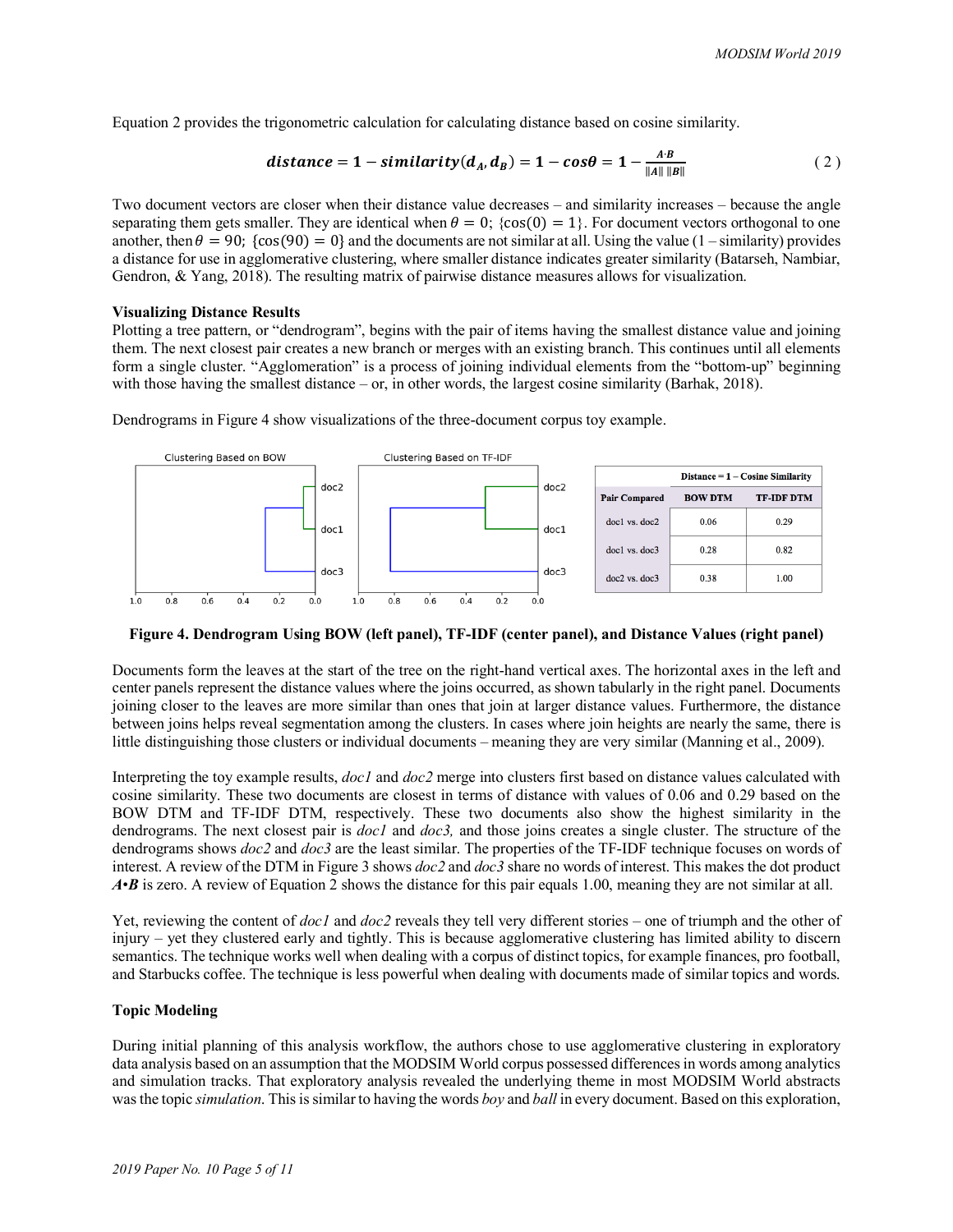the authors looked at other techniques such as topic modeling to detect semantic differences. Topic modeling is a text mining tool that finds hidden, semantic structures within a corpus. It uses sophisticated statistical sampling and machine learning techniques like Gibbs Sampling and the Latent Dirichlet Allocation algorithm. The details are beyond the scope of this paper, but Graham, Weingart, and Milligan (2012) provide a useful description of the technique. Meanwhile, Figure 5 provides an illustration to depict the mechanism involved with topic modeling.



**Figure 5. Graphical Depiction of the Topic Modeling Technique (Ghosh, 2018)**

The document shown in the figure is one of a larger corpus of documents. Three topics emerged from topic modeling based on finding collections of words that appear together with some statistical significance and not due to random chance. Having found several topics based on word patterns, the proportions of those topics go into the various analyses to provide a numerical measure of topic strength by document. Those topic strengths output as a topicdocument matrix. This is like the DTM seen in clustering, but the topic-document matrix values provide information useful for clustering or direct observation. This is because the topics imply meaning, unlike words in a DTM.

#### **ANALYTIC WORKFLOW GUIDED BY THE DATA PIPELINE**

Data science relies on a data pipeline to organize and execute workflow. It is composed of three major areas: data engineering, exploratory data analysis, and data modeling. There are many versions of data pipelines, but these three areas are consistent among versions. The analytic workflow begins with data engineering.

#### **Data Engineering – Processing the Raw Data**

Another term for data engineering is ETL – Extract, Transform, Load. This industry term captures the essence of getting data ready for analysis. This is a time-consuming process. Anthony Goldbloom, the CEO of Kaggle, noted in a personal interview, "Eighty percent of data science is cleaning data and the other twenty percent is complaining about cleaning data" (as cited in Gendron, 2016, p. 23).

#### **Extract**

This phase of the analysis did indeed consume over 80 percent of the total time expended. That statement is not surprising to a data science professional working in the field as this is typically the case. The raw data for this analysis consisted of the five years of conference papers in PDF format available on the MODSIM World website (MODSIM, 2019a). Many tools exist for batch downloading. This analysis used the Chrono Download Manager (Google, 2018). After downloading the papers as PDFs, the Python BeautifulSoup4 library enabled extraction of key paper metadata from HTML files also provided on the MODSIM website for each paper. The metadata provided the track, filename, author(s), title, and year as HTML tags. A dataset held all this information and aided in data transformation.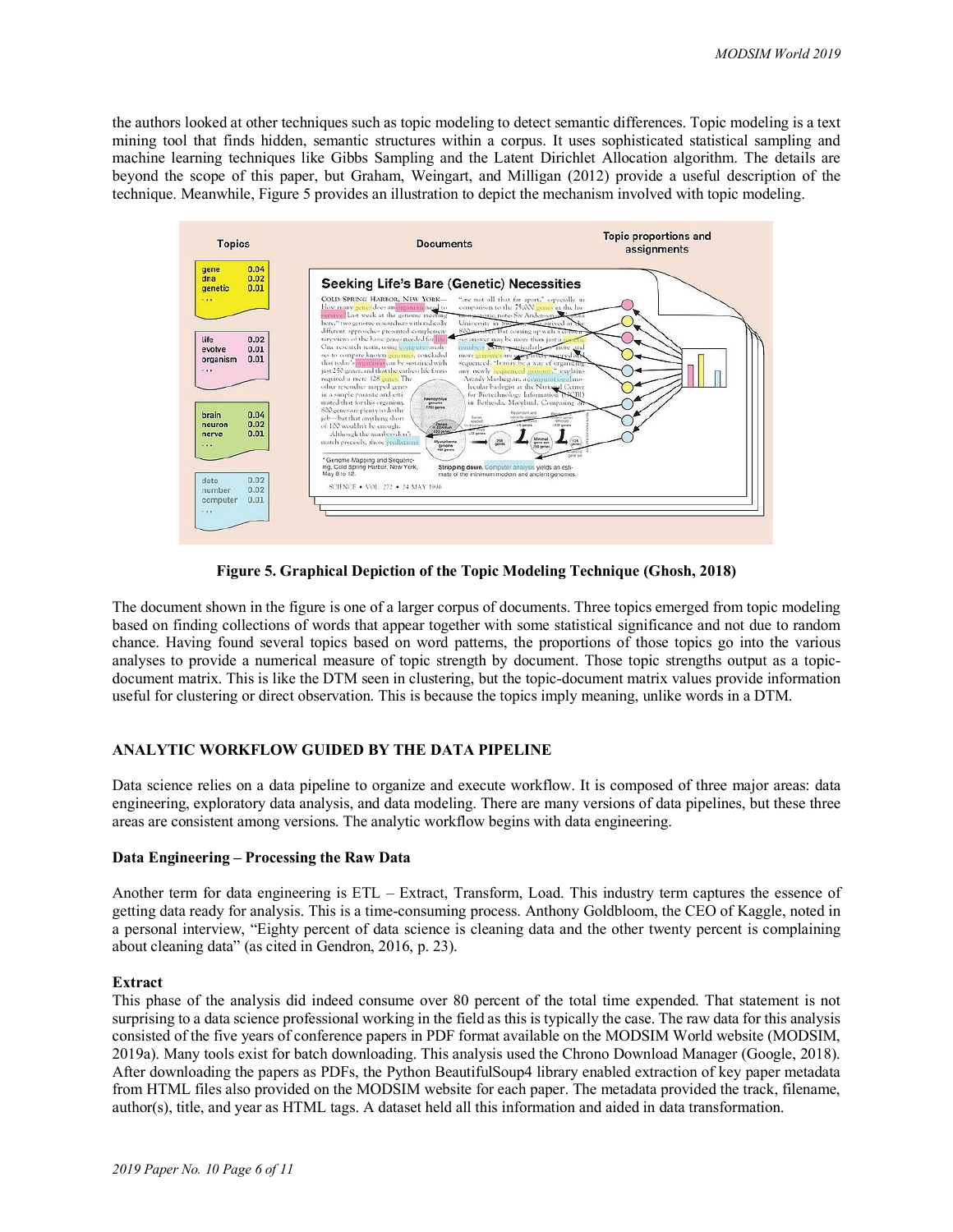#### **Transform**

Transformation includes two functions: cleaning data to ensure quality and adapting raw data for purposes of analysis. Metadata on each paper allowed the conversion of PDF to text format. This included establishing a consistent file name that served as a document label. The text required cleaning because a small percentage of PDF extractions yielded corrupt text – either **"a d d i n g"** spaces between letters or **"combiningwordsinto"** long strings. Three transforms occurred after data cleaning: a) adding missing keywords such as "ABSTRACT" to aid text extraction; b) extracting just the abstract to a separate data file; and c) changing the file encoding to Unicode (UTF-8) in all instances.

## **Load**

The transformed data loads into a file structure for use later in analysis. The file structure for the exploratory data analysis consisted of a root directory holding all 208 papers in a single folder. This changed after exploratory analysis to one folder with twenty documents containing the combined abstracts from each of four tracks across five years.

## **Exploratory Data Analysis – Discovering Relationships in the Data**

Clean, transformed data moves to the next phase of the pipeline. John Tukey (1977) coined the term exploratory data analysis with a book of the same name. It is still true today that humans are very good at seeing patterns and trends emerge from raw data. Machines have become very good at this phase; however, the analyst must still internalize the underlying data structures through exploratory data analysis. In short, two clustering techniques used in this phase shaped the final modeling direction. The first clustering technique used a unigram model (only single words) with a cosine similarity distance measure on a TF-IDF matrix covering all 208 abstracts. The second technique used a bigram model (all single words and ordered word pairs) with a cosine similarity distance measure on a bag of words, also composed of the text from 208 abstracts as individual documents. The plots in Figure 6 show the exploratory results.



**Figure 6**. **TF-IDF Unigram Model (left panel); Bag-of-Words Bigram Model (right panel)**

The figure shows two of the many exploratory runs on the 208-document corpus resulting in dendrograms based on a cosine similarity distance. Because of the small size of the document labels on the right-hand axis, the authors coded the plots to display documents in the same MODSIM track to appear in the same color – black for Training and Education (TE) and light green for Analytics and Decision-Making (AT). The left panel shows the more sophisticated TF-IDF technique. It credits a document for words it contains, like the bag of words technique. It also penalizes a document for words it has in common across the entire corpus. This technique works quite well for information retrieval (Manning et al., 2009), but it proved too aggressive for the MODSIM corpus having great similarity in word content. The right panel shows a simple bag of words (the TF portion) and a bigram model that accounts not only for each word but also each consecutive word pair as they appear in the document (e.g. "the training event" becomes "the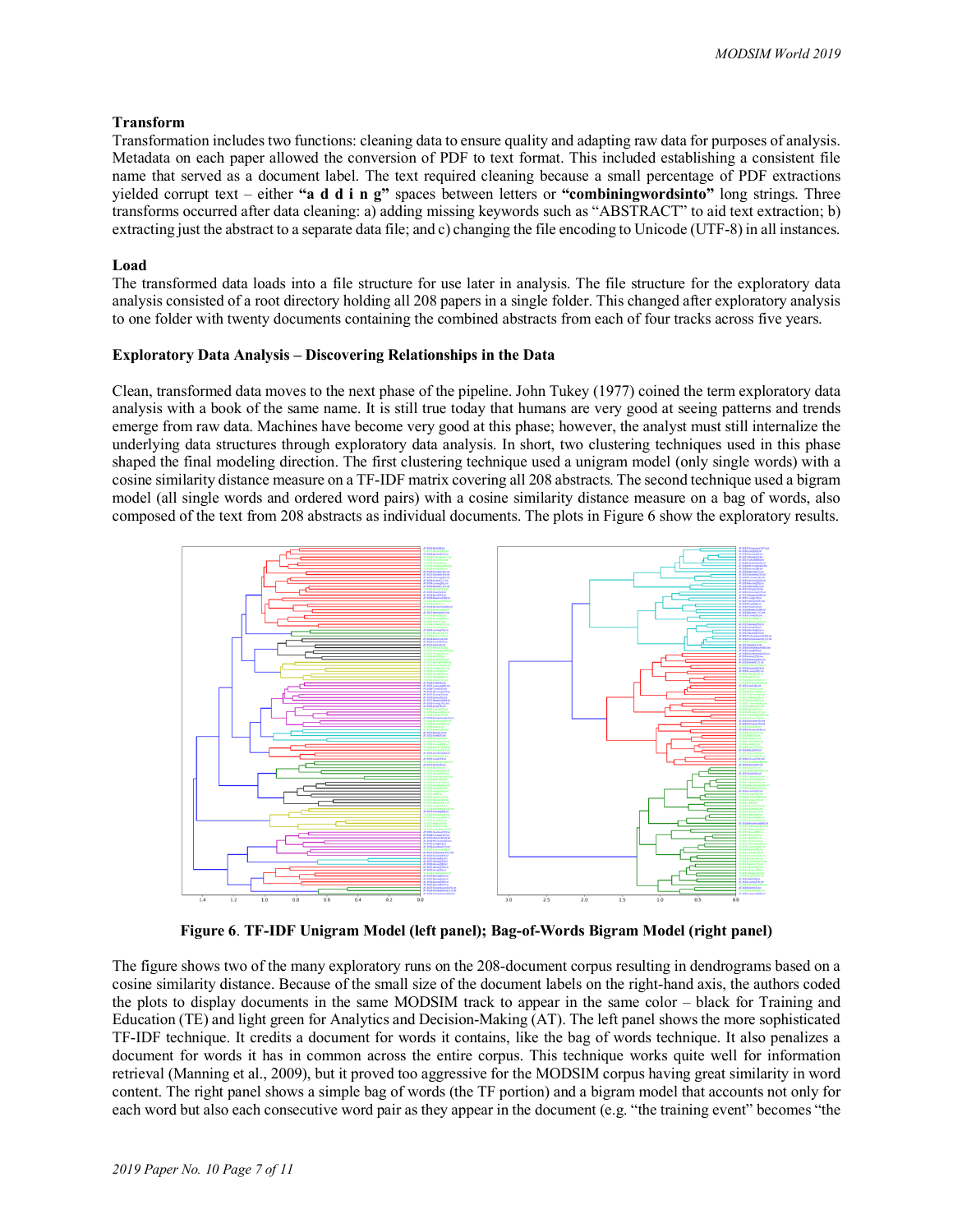training" and "training event"). Exploratory work showed three clusters: TE, AT-TE mix, and AT. This does show some discernible difference of the Analysis and Decision-Making track; however, other techniques exist that could show greater segmentation.

#### **Data Modeling – Answering Questions with Insights**

Exploratory data analysis indicated that the research question provided a useful hypothesis to model. It also showed the cluster analysis would not work on a small dataset composed of relatively homogenous documents. Authors turned to a technique called topic modeling based on the Latent Dirichlet Allocation (LDA) approach. Whereas the bag of words and TF-IDF methods account for words present in a document, topic modeling provides insights beyond the bag of words to a set of topics that lie latent within documents. Topics are a probability distribution over the words present in a document (Steyvers & Griffiths, 2007). Topic modeling can uncover semantic meaning in documents based on word relationships. The MALLET machine learning application for statistical natural language processing generated the topic models (McCallum, 2002). Steyvers and Griffiths (2007) note that one can derive topics from a corpus and use those to answer questions about document similarity. Modeling choices include the number of topics to model (in this analysis ranging from 6 to 24), the use of stop words (removal of common words like "at", "the", and "in"), using single words or including word sequence pairs (unigrams and bigrams), and a decision to combine all abstracts from each track-year combination into a single document (yielding 20 transformed documents for modeling).

# **TEXT-BASED ANALYSIS IDENTIFIES SEGMENTATION IN THE MODSIM CORPUS**

Permuting the modeling choices generated numerous outputs. The results for a 12-topic LDA unigram model provided here include the topic contents, their relative importance, and a heatmap of topic distribution by document. Table 2 provides the 12 topics resulting from the LDA unigram model run against the 20 documents combined by track-year.

| Topic          |                  | Weight Words Composing the Topic                                                                                                                                                        |
|----------------|------------------|-----------------------------------------------------------------------------------------------------------------------------------------------------------------------------------------|
| $\theta$       | 0.02661          | distributed school world students visualization brain virginia taking workload driving instructors<br>stories mobile mishap land lg-raid governors academy efficacy pathway             |
| 1              | 0.02328          | learning access air fidelity motion training bcs simulators thinking awsim norad interoperability<br>mission pilots soldier e-learning fluids research experiences enders               |
| $2*$           | 0.0865           | disease data farming world scenario lrts war tutoring insights stress instructors spread impact<br>animal food sharing results sky adoption health                                      |
| 3              | 0.05029          | joint test real aircraft scenarios perceptual selection sets section ssat radio phase cognitive<br>gunnery voice decision immersive office planning workforce                           |
| $\overline{4}$ | 0.02259          | research interoperability wave phase lvc m&s ionosphere case likelihood pcs key shm agents<br>satcom language angles extreme state response modelling                                   |
| $5*$           | $0.54555\dagger$ | data model decision tool modeling population analysis techniques analytics planning approach<br>dynamic acquisition engineering predictive algorithms strategies threats impact areas   |
| $6*$           | 0.076            | intelligence nuclear operators algorithm operations manikin pedestrian dhs enforcement law<br>hapmed eye-tracking cultural selection text analysts creating user encounter plants       |
| $7*$           | 0.03696          | mts constraints farming optimization job resources objectives pilot mining disease statistics<br>schedule proposed processes populations igtm simple recognition researchers scheduling |
| 8              | 0.07104          | visualization platform specific device real quality medical reality authors stem scheduling<br>interaction sim underlying models ins defender typically autonomous sensors              |
| 9              | $1.5262 \pm$     | training simulation paper system systems data design environment learning development<br>performance virtual technology process model research approach study provide based             |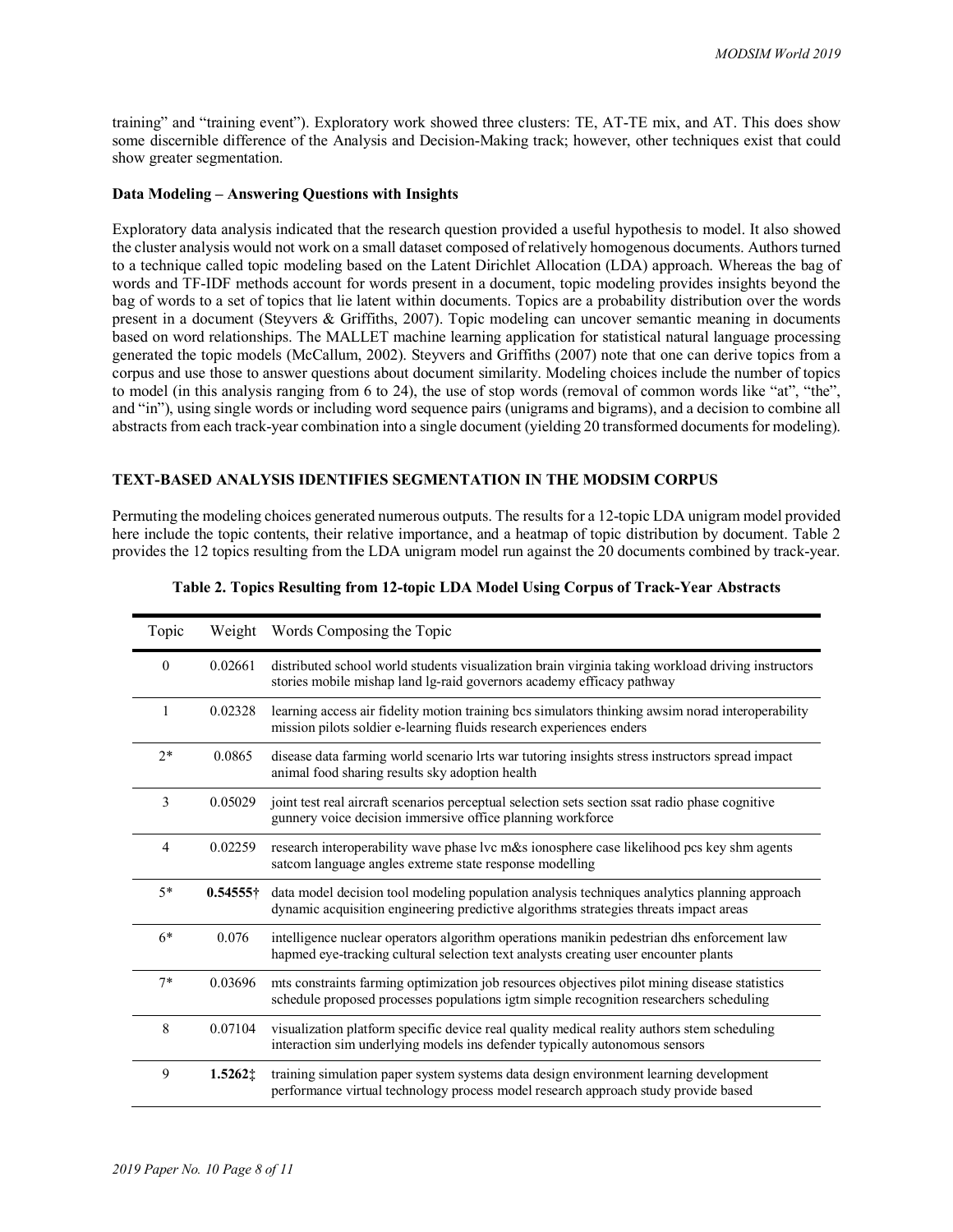| 10 | 0.03893 | learner joint training authoring ar/av jtse jtt assessment force services planning speech efficacy<br>database psychomotor terrain aviation modular operationally recognition |
|----|---------|-------------------------------------------------------------------------------------------------------------------------------------------------------------------------------|
| 11 | 0.06091 | aircraft Ita material carriers engineering rules work vehicles motion networks space engine<br>traffic physics palms amste air organizations modeling security                |

*\* topic is associated with analytic domain: 2 – data mining; 5 – predictive analytics; 6 – text analytics; 7 – health analytics † the second largest weight but the topic is associated with analytics and predictive algorithms (i.e., machine learning) ‡ the largest weighted but the topic is associated with core words found across all documents in the corpus (see Figure 7)*

The model output designed for this analysis includes the topic, the weights showing the relative importance of each topic in the corpus relative to one another (Graham et al., 2012), and the 20 most probable words associated with each topic after model estimation (McCallum, 2002). Note that the topics are merely numeric markers – the model does not define the topics; it simply identifies them. One can read the words composing each topic and begin to see they point to a topic that lies latent within the corpus. Four topics annotated with a  $(*)$  are analytic in nature. The two largest weights are **bold** to indicate interesting findings – topic 5 has the second highest weight and is one of the four topics associated with analytics and decision-making; topic 9 has the highest weight – and by a large proportion – because of the abundance of those words in the corpus. However, as discussed in TF-IDF, the abundance of this topic means it is noise in the sense that these words appear in every track-year combined collection of abstracts (see Figure 7).

Figure 7 provides two topic-document matrices. The heatmap is a visual summary of the numerical values present in the cell of each matrix. Those values, in turn, indicate the proportion each topic is present in each document, from 0-56 percent – each row summing to 100 percent. Both panels contain the same values; however, the ordering of topics in the right panel is based on a clustering algorithm showing topic similarity. Steyvers and Griffiths summarize the relationship of words, topics, and documents as "two words are similar to the extent that they appear in the same topics, and two documents are similar to the extent that the same topics appear in those documents" (2007, p. 12).



#### **Figure 7. Topic-Document Matrices. Heatmaps Show the 12-topic LDA Unigram Model Using Corpus of Track-Year Combined Abstracts (left panel); Identical LDA Output Clustered by Topic (right panel)**

Numerical tags in Figure 7 annotate key findings observed in the topic-document matrices:

- 1. Topic 9 consists of core words appearing in every track-year collection of abstracts. One expects such a result in a body of modeling and simulation papers, but it provides no distinguishing value in segmentation
- 2. Topic 5 is a significant topic based on weight (Table 2) and appears in each year since the Analytics and Decision-Making Track began. The trend is stable across years, with a spike in topic strength in 2018
- 3. Not only does topic 5 segment within the corpus, but it also reduces the proportion of topic 9 (core word) content. This indicates a more purely focused collection of papers in 2015, 2017, and 2018
- 4. No clusters show strong "join height" of the branches (nearly all join at the same height). Topic 9 does show a clear height separation (see Finding 1). Topics 2 and 5 are more similar based on the branch structure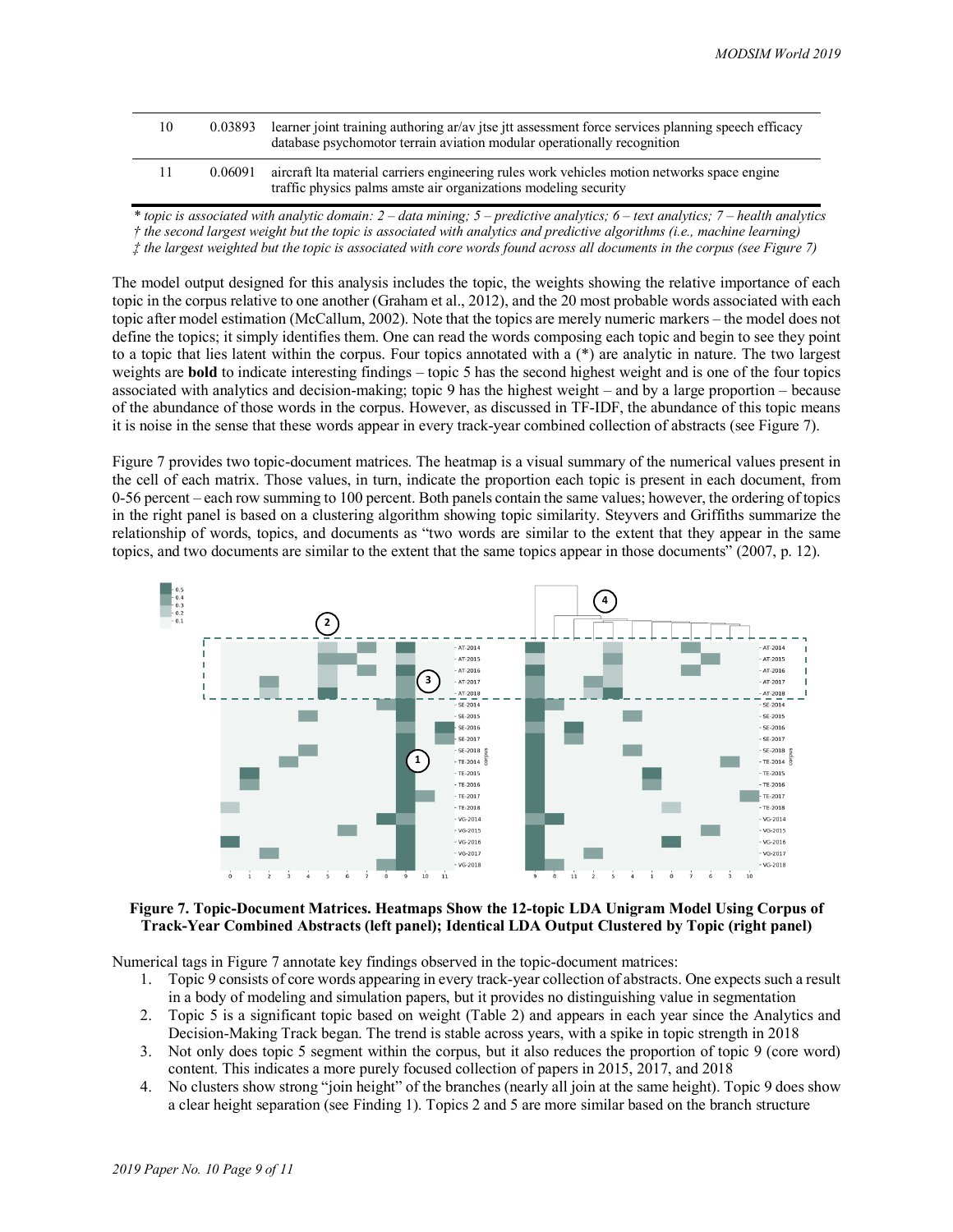#### **CONCLUSIONS**

Based on these key findings, three conclusions emerge with regard to the initiation of an Analytics and Decision-Making Track at MODSIM World 2014:

- 1. **There is a discernible difference in the characteristics of papers appearing in the MODSIM Analytics and Decision-Making track as compared to other tracks.** The analysis indicated that the Analytics and Decision-Making Track represents a segment of MODSIM papers differing from the other tracks. This segment, based on word usage and semantics, emerged computationally using text analytics techniques without labeling of papers as seen in supervised machine learning. Segments revealed themselves to a small degree in agglomerative clustering (due to the close relationship all the papers have regarding an underlying theme of modeling and simulation). Nonetheless, there were latent indicators due to semantics and word combinations that became clearer segments in topic modeling using LDA techniques.
- 2. **Leadership by the MODSIM Committee provided a new dimension to the MODSIM World 2014 participants.** MODSIM Committee recognition of the importance of data science resulted in a new track aligned to a growing area of industry interest – namely analytics in a business context. The decision to create a new MODSIM track continues to reap dividends as evidenced by a consistent volume of papers showing a slight increase in the last two years. A visual inspection of titles at the MODSIM World website (MODSIM, 2019a) also shows the content of the papers has steadily grown in analytic rigor over the last five years.
- 3. **Conference tracks focused on contemporary issues facing industry are value added to the MODSIM World brand and will likely continue to attract papers and attendees.** In the final analysis, it appears that conference leaders who stay abreast of industry trends and adapt their conference offerings to meet those trends earn rewards. It is noteworthy that the conference leadership has once again responded to industry trends by adapting the Visualization and Gamification Track to address augmented reality, virtual reality, and mixed reality (MODSIM, 2019b). This new track, entitled Cross Reality (XR), is a welcome addition to the conference by bringing an important area of work to participants.

## **ADDITIONAL RESEARCH**

The results of the text-based analysis provided evidence of segmentation between those MODSIM papers published under the Analytics and Decision-Making Track versus the other three conference tracks. Having this proof of concept, additional analytic approaches may yield more refined results. For instance, data for the analysis included only the abstracts of each paper. A primary reason for this was the level of additional cleaning required to include the full text of each paper. Analytic results now support additional cleaning and the inclusion of full paper content.

Furthermore, this analysis focused on unsupervised techniques to find underlying structure and segmentation within the MODSIM corpus. Additional analysis using supervised machine learning techniques is also possible. This would require the hand-labeling of the MODSIM corpus into two or more categories (i.e., analytic and simulation, or the four track categories). Supervised learning techniques such as extreme gradient boosting or deep learning with neural networks could allow researchers to classify the MODSIM corpus. It could also allow for the inference of track placement of papers in future conferences.

### **REPRODUCIBILITY INFORMATION**

Jupyter Notebook server version 5.6.0 on Anaconda 64 bit with Python 3.6.6, NumPy version 1.15.1, pandas version 0.23.4, scikit-learn version 0.19.2, BeautifulSoup version 4.6.3, requests version 2.19.1, matplotlib version 2.2.3, and seaborn version 0.9.0. Executed on a Mac with 8 GB memory, a 1.8 GHz Intel Core i5, and macOS High Sierra version 10.13.6. Code for ETL and analysis as well as the prepared load datasets used for analysis are available on GitHub at https://github.com/jgendron/org.modsim.topic.modeling.tracks.